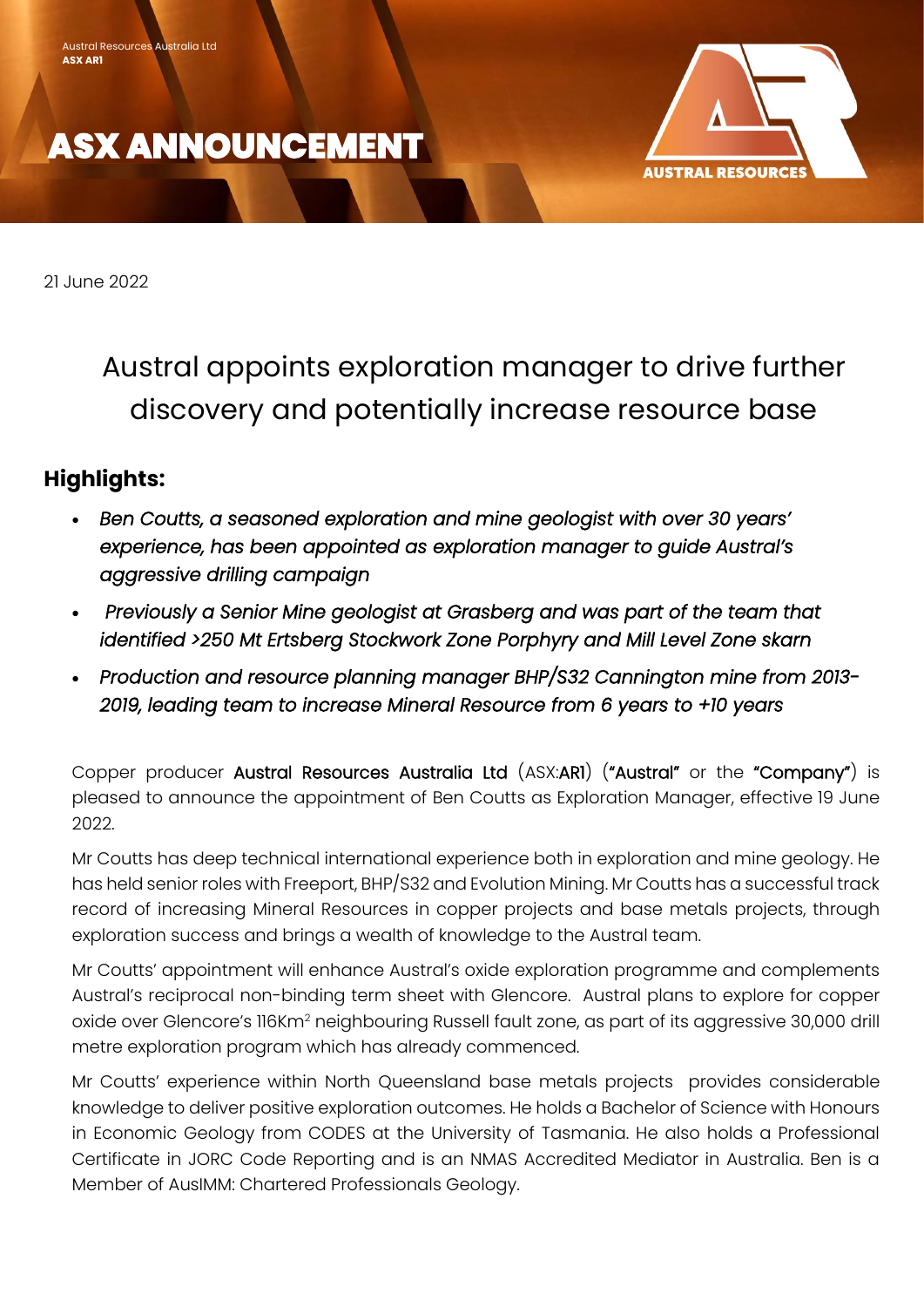

Austral Resources Australia Ltd

**ASX AR1**



Austral Executive Director, Dan Jauncey, said the Company is delighted to have secured someone of Mr Coutts calibre and experience who will continue to drive the Company's growth aspiration through advanced near mine copper exploration and production.

"*With the appointment of Ben, we add additional depth to the exploration team. In a climate of decarbonisation and buoyant copper price, we are well funded to embark on an aggressive exploration campaign, aimed at unlocking the huge exploration potential whilst also seeking to increase our mine life."*

This announcement is authorised for market release by Dan Jauncey, Executive Director.

### **FOR FURTHER INFORMATION PLEASE CONTACT:**

| Jane Morgan                          | Company contact:          |
|--------------------------------------|---------------------------|
| Investor and Media Relations Manager | Level 9, 60 Edward Street |
| +61 (0) 405 555 618                  | Brisbane City Qld 4000    |
| jm@janemorganmanagement.com.au       | +61 (0) 73520 2500        |

#### About Austral Resources

Austral Resources Australia Ltd is an ASX listed copper cathode producer operating in the Mt Isa region, Queensland, Australia. Its Mt Kelly copper oxide heap leach and solvent extraction electrowinning (SXEW) plant has a nameplate capacity of 30,000tpa of copper cathode. Austral has developed its Anthill Mine (Ore Reserve of 5.06Mt at 0.94% Cu) and has commenced ore processing to produce 40,000t of copper cathode over a four-year period from mid-2022.

Austral also owns a significant copper inventory with a JORC compliant Mineral Resource Estimate of 60Mt@ 0.7% Cu and 2,100km<sup>2</sup> of highly prospective exploration tenure in the heart of the Mt Isa district, a world class copper and base metals province. The Company is implementing an intensive exploration and development programme designed to extend the life of mine, increase its resource base and then review options to commercialise its copper resources.